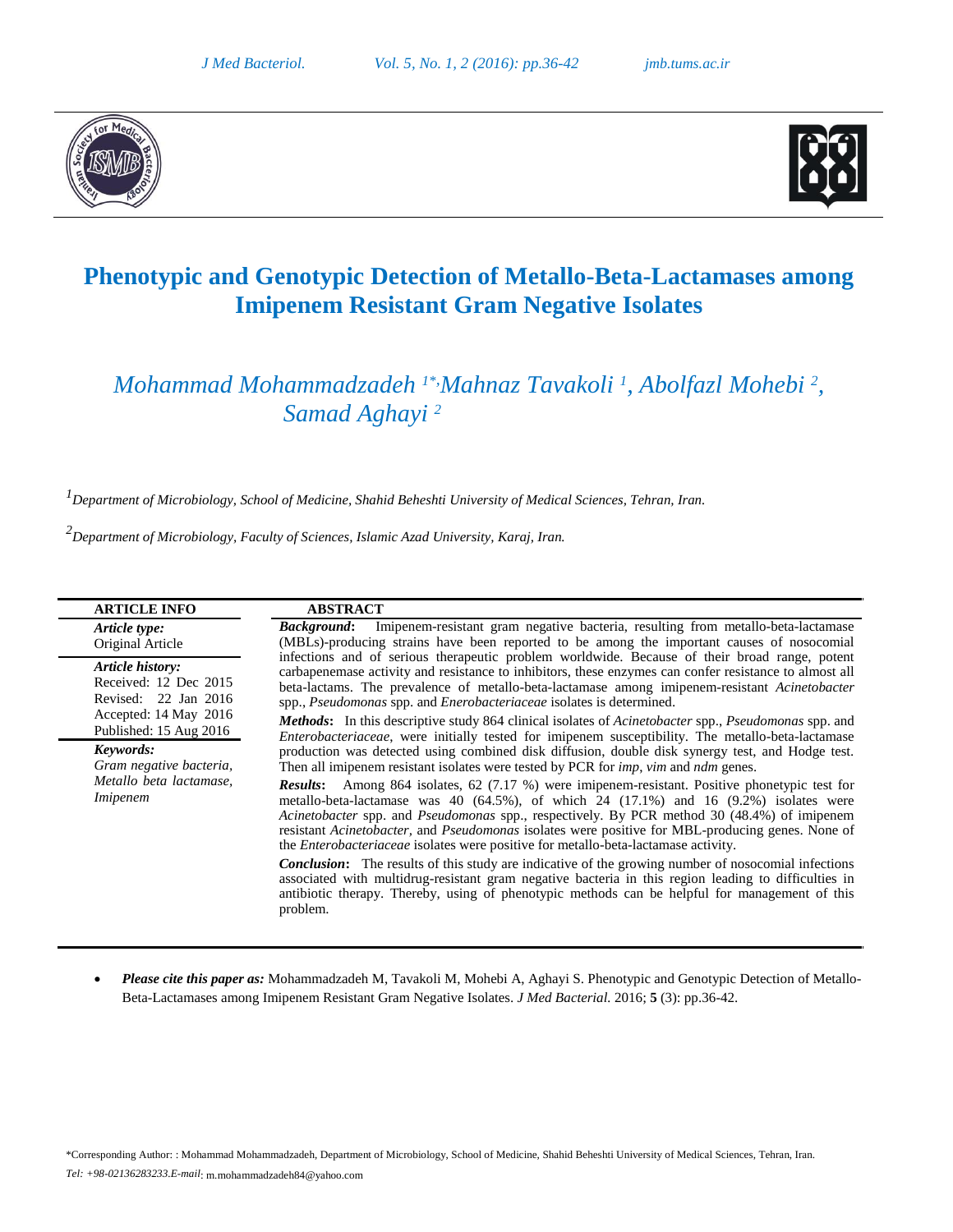### **Introduction**

The introduction of carbapenems into clinical practice represented a great advance in the treatment of serious bacterial infections caused bybeta-lactam resistant bacteria (1). Due to their broad spectrum of activity and stability to hydrolysis of most beta-lactamases, the carbapenems have been the drug of choice for treatment of infections caused by penicillin or cephalosporin-resistant Gram-negative bacilli especially, extended spectrum beta-lactamase (ESBL) producing Gram-negative infections  $(2,3)$ .

Resistance to carbapenem is due to decreased outer membrane permeability, increased efflux systems, alteration of penicillin binding proteins and carbapenem hydrolyzing enzymes (carbapenemase) (4, 5).

Carbapenemases are carbapenem-hydrolyzing beta-lactamases that cause resistance to a broad spectrum of beta-lactams, including carbapenems. The carbapenemases based on amino acid homology in the Ambler molecular classification system are divided into four classes A to D. Class A, C, and D beta-lactamases have a serine residue in the active site. Class B or Metallo-betalactamase (MBL) belongs to a group betalactamase which requires divalent cations of zinc as cofactors for enzyme activity (6, 7, 8). These have potent hydrolyzing activity not only against carbapenem but also against other beta-lactam antibiotics except azetreonam (8). In the past decade, the emergence of acquired metallo-betalactamases (MBLs) in Gram-negative bacilli such *pseudomonas* spp., *Acinetobacter* spp*.* and *Enterobacteriaceae* family, is becoming a therapeutic challenge. Thus, MBL-producing Gram negative bacterial isolates have been reported to be important causes of nosocomial infections (9, 10, 11). The spread of metallo-betalactamases presents a major challenge both for treatment of individual patients and for policies of infection control, exposing the substantial unpreparedness of public health structures in

facing up to this emergency. We undertook this study to examine the reliability of phenotypic tests to determine the incidence of MBL producing gram negative bacteria in patients admitted to the selected Tehran hospitals over a period of one year from 2014-2015.

### **Material and method**

This was a descriptive study in which 864 clinical isolates of *Acinetobacter* spp*.*, *Pseudomonas* spp. and *Enterobacteriaceae* family, which were collected from Emam Hossein and Loghman Hakim hospitals during 2014-2015.

All isolates were confirmed by oxidase test, motility and standard biochemical reactions. Then these isolates were initially tested for imipenem susceptibility and later for metallo-beta-lactamase production using combined disk diffusion, Double Disk Synergy Test (DDST), and Hodge test. Antibiotic susceptibility of positive metallo-betalactamase isolates were further evaluated by disk diffusion technique using CLSI methodology.

### *Screening of resistance to imipenem*

The inoculum was adjusted to a 0.5 McFarland standard, and a 50-mm Mueller-Hinton agar plate was inoculated, then a 10 µg imipenem disk (Mast, England) was placed on the plate and was incubated in 37 °C for 18 hours.

### *The Modified Hodge Test (MHT)*

The surface of a 150 mm MHA plate was inoculated overnight with a suspension of *Escherichia coli* ATCC 25922, adjusted to a 0.5 McFarland standard. After a brief drying period, a 10 μg imipenem disk (Mast, England) was placed at the center of the plate, and the test isolate was streaked heavily from the edge of the disk toward the edge of the plate. The MHT was considered positive, if *E.coli* growth was observed within the inhibition zone of the imipenem disk, giving a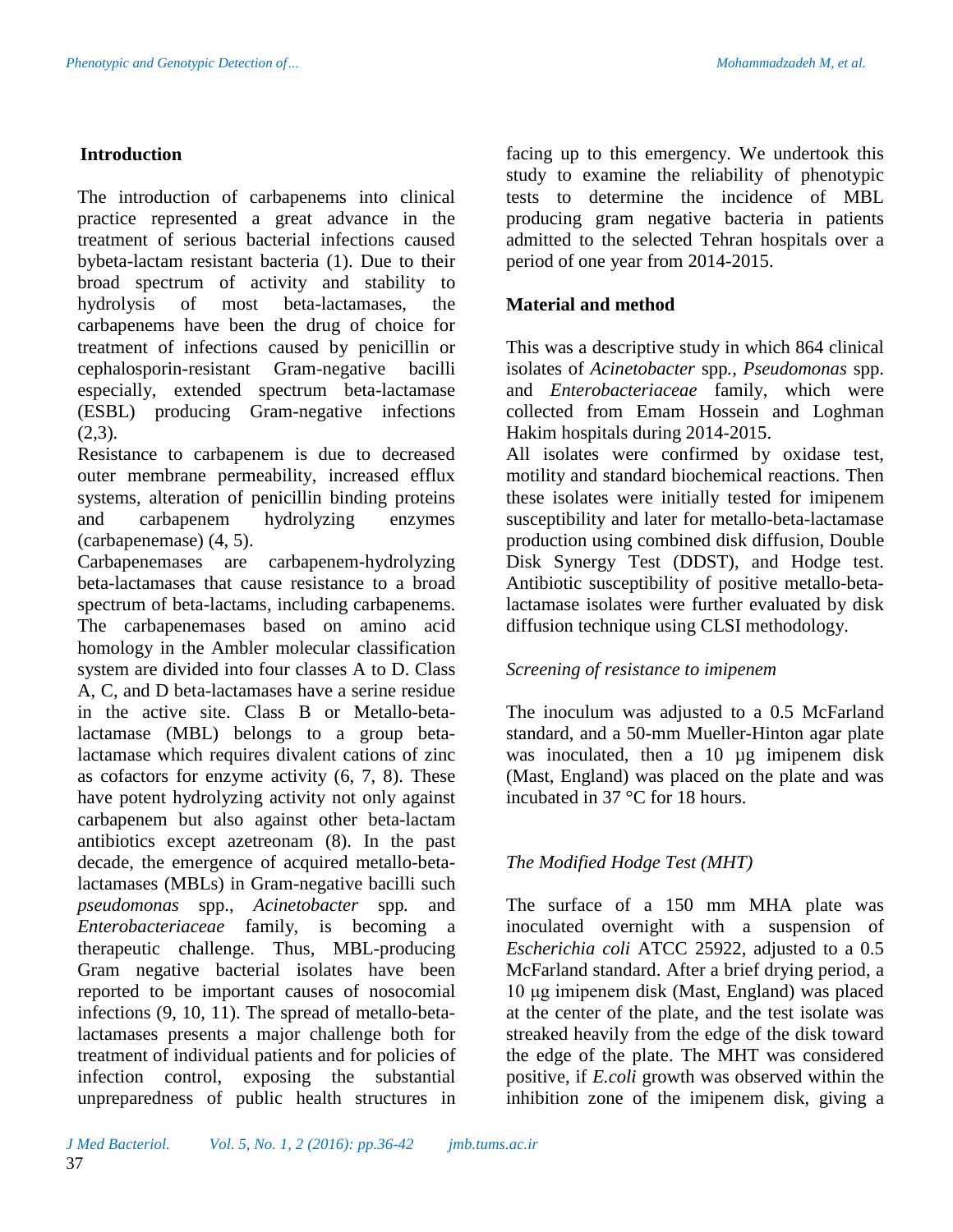distorted zone and interpreted as carbapenemase production. *P. aeuruginosa* ATCC 25853 was used as MBL positive control.

# *Combined disk diffusion Method*

The test strain was inoculated on plates with Mueller Hinton agar as recommended by CLSI for antibiotic sensitivity testing by the disk diffusion method. The presence of MBL was determined by placing two 10 μg imipenem disks (Mast, England) on the inoculated plate, in which 10 μl of 0.5 M EDTA was added to one of the imipenem disks. After overnight incubation at 37 °C, the inhibition zones of imipenem and imipenem with EDTA were compared. A zone difference of over 7mm between the imipenem and the imipenem-EDTA inhibition zones confirmed the isolate to be MBL-positive.

## *Double Disk Synergy Test (DDST)*

The inoculum was adjusted to a 0.5 McFarland standard, and a Mueller-Hinton Agar plate was inoculated. One blank filter paper disk was treated with 10 µl of 0.5 M EDTA and placed on the center of the MHA plate. Imipenem  $(10 \mu g)$  disk (Mast, England) was placed 15 mm away from the EDTA disk (measured center-to-center). After overnight incubation at 37 °C, any synergistic inhibition zone was interpreted to be positive by the MBL screening test.

#### *Antibiotic sensitivity of imipenem resistant isolates*

The Imipenem resistant isolates were inoculated on plates with Mueller Hinton agar as recommended by CLSI for antibiotic sensitivity testing by the disk diffusion (Kirby-Bauer) method. Antibiotic sensitivity to Ciprofloxacin (5μg), Gentamicin (10μg), Piperacillin (100 μg), Azetreonam (30 μg), Cefotaxime (30 μg), Cefepime (30μg) disks (Mast, England) were examined.

# *PCR assay*

All imipenem resistant isolates were extracted by boiling method (12), Then PCR amplification was performed in a 25 µL reaction mixture containing 2 μL of DNA template, 12μL ready to use Mastermix (Fermentase. Germany), 9 μL of distilled water and 1μL of 20 pmols forward and reverses primers. For imp, vim and ndm genes, specific primers were used under conditions that listed in table 1. *A. baumannii* AC54/97, *P. aeruginosa* PO510 and *K. pneumoniae* ATCC BAA215 were used as controls for *imp*, *vim* and *ndm* genes respectively.

**Table 1.** Primer sequences, sizes of product fragments and PCR conditions.

| Gene  | Primers                                           | Product<br>$\frac{1}{2}$ | PCR<br>conditions                                                                                           | Referice |
|-------|---------------------------------------------------|--------------------------|-------------------------------------------------------------------------------------------------------------|----------|
| Imp   | F-GAAGGCGTTTATGTTCATAC<br>R-GTATGTTTCAAGAGTGATGC  | 587 bp                   | {95°(5 min),<br>$95^{\circ}(30sec)$ .<br>56°(30sec).<br>72°(30sec).<br>$72^{\circ}$ (5min)}×30              | 13       |
| 1/20  | F-GTTTGGTCGCATATCGCA AC<br>R-AATGCGCAGCACCAGGATAG | 382 bp                   | $(95\%5$ min).<br>95°(30sec).<br>60°(30sec).<br>72°(30sec),<br>72°(5min)}×30                                | 13       |
| razim | F-GGGCAGTCGCTTCCAACGGT<br>R-GTAGTGCTCAGTGTCGGCAT  | $475$ $bp$               | (95°(5 min),<br>$95^{\circ}(30sec)$ .<br>$58^{\circ}$ (30sec),<br>72 <sup>o</sup> (30sec),<br>72°(5min)}×30 | 14       |

### **Results**

 Among 864 gram negative isolates, including 140 *Acinetobacter* spp., 173 *Pseudomonas* spp. and 548 *Enterobacteriaceae*, 62 isolates (7.17 %) were imipenem-resistant. Of the imipenem resistant isolates 35 (56.45%), 24 (38.70 %) and 3 (4.85 %) isolates were *Acinetobacter* spp.*, Pseudomonas* spp. and *Enterobacteriaceae*, respectively. The Modified Hodge test showed that all (100%) imipenem resistant *Acinetobacter* isolates, 19 (79.2%) *Pseudomonas* isolates and 3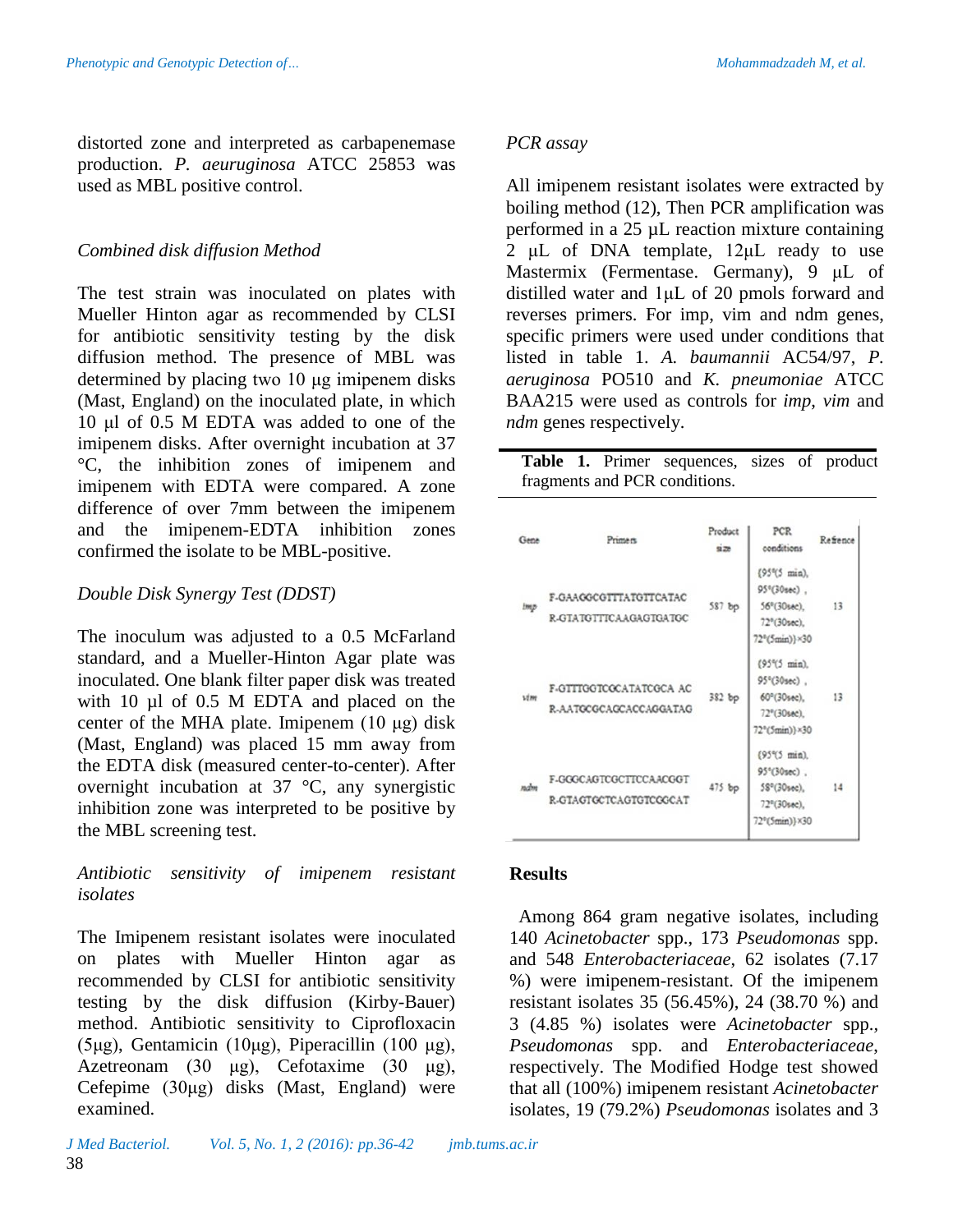(100%) *Enterobacteriaceae* were produced carbapenemase. The metallo-beta-lactamase was produced by 24 (68.57 %) and 16 (66.66 %) isolates of imipenem resistant *Acinetobacter,* and *Pseudomonas*, respectively, according to both Combine Disk Diffusion and Double Disk Synergy test methods. On the other hand 24 (17.1%) and 16 (9.2%) of all *Acinetobacter,* and *Pseudomonas* isolates were produced metallobeta-lactamase. All the carbapenemase producing*/*imipenem resistant *Enterobacteriaceaee* isolates were negative for MBL. Among 35 imipenem resistant *Acinetobacter* isolates 14 (40%), 8 (22.8%) were positive for *vim* and *imp*, respectively. In 24 imipenem resistant *Pseudomonas* isolates, the *imp* and *vim* genes were detected in 18 (75%) and 6 (25%) isolates, respectively. No *ndm* gene was detected in imipenem non-susceptible *Acinetobacter* and *Pseudomonas* isolates. On the other hand, *imp* and *vim* genes were detected among 100% of *Pseudomonas*, 91.7% of *Acinetobacter* isolates which were MBLproducer by phenotypic methods. No MBLproducer *Enterobacteriaceae* was detected by phenotypic and genotypic methods. The antibiotic sensitivity to other antibiotics among MBL positive *Acinetobacter,* and *Pseudomonas* isolates was listed in Table 2.

**Table 2.** Antibiotic sensitivity in MBL producer *Acinetobacter,* and *Pseudomonas* isolates.

| Amibiotic disla<br>Imipenem<br>Resistant is diates | Ciproflox<br>acin<br>$(S_{MB})$ | Gentamicin<br>(10 <sub>14</sub> ) | $(100 \mu$ g) | Piperacillin Aztreonam<br>$(30 \mu B)$ | Cefotaxi<br>me<br>$(30 \mu g)$ | Cefepime<br>$(30 \mu g)$ |
|----------------------------------------------------|---------------------------------|-----------------------------------|---------------|----------------------------------------|--------------------------------|--------------------------|
| Acinetobacter<br><b>UP</b>                         | 92%                             | 75%                               | 90%           | 79%                                    | 100%                           | 100%                     |
| Preudomonar<br>цp                                  | 57.8%                           | 36.8%                             | 84.2%         | 47.3%                                  | 94.7%                          | 94.7%                    |

 The multi-drug resistance was seen in 10 (58.8%) and 5 (31.2%) of MBL positive *Acinetobacter* and *Pseudomonas* isolates. Other detailed results were shown in the tables 3 and 4.

**Table 3.** Distribution of imipenem resistant isolates from clinical samples.

|                    |                            |                           |               | Sputum        | Blood    | Wound.  | Others         |
|--------------------|----------------------------|---------------------------|---------------|---------------|----------|---------|----------------|
| Pseudomona spp     | aeroginosa 33<br>(94.3%)   |                           |               | 23<br>(69.8%) | 5(15.2%) | 3(9%)   | 2(6%)          |
|                    |                            | Others 2 (5.7%)           | 2 (100%)      |               | 0        | 0       | 0              |
| Acinetobacter syp  |                            | basmanti 21 (87.9%)       | 19<br>(79.2%) |               | 3(12.5%) | 0       | 2(8.3%)        |
|                    |                            | Others 3 (12.5%) 3 (100%) |               |               | $\circ$  | $\circ$ | $\circ$        |
|                    |                            | Klebziella preumoriae     |               | 0             | 1(33.3%) | 0       | $\overline{0}$ |
| Enterobacteriaceae | Eveer obacter<br>aerogenea |                           |               | Ó             | 1(33.3%) | Ò       | Ó              |
|                    |                            | Citrobacter freund i      |               | ō             | $\circ$  | Ò       | 1(33.35i)      |

| Table 4. Distribution of carbapenemase and MBL |
|------------------------------------------------|
| producer isolates among hospital units.        |

|                    |                                    | ICU        | Surgery | Ortopadi | Others   |
|--------------------|------------------------------------|------------|---------|----------|----------|
| Pseudomona spp     | Carbapenemate +<br>$(19$ isolates) | 16(34.2%)  | 1(5.3%) | ٥        | 2(10.5%) |
|                    | $MBL$ + (16 isolates)              | 16 (100%)  | $\circ$ | O        | $\circ$  |
| Acinetobacter zpp  | Carbapenimate *<br>$(24$ isolates) | 19 (79.2%) | 1(4.2%) | 2(8.3%)  | 2(8.3%)  |
|                    | $MBL + C4$ isolates)               | 19 (79.2%) | 1(4.2%) | 2(8.3%)  | 2(8.3%)  |
| Enterobacteriaceae | $Ca$ bapenemate + $G$<br>isolates) | 2(66.7%)   | $\circ$ | $\circ$  | 1(33.3%) |
|                    | $MSL +$                            | 0          | $\circ$ | Ö        | 0        |

### **Discussion**

 Carbapenems have been the beta-lactam antibiotics used most successfully to evade bacterial resistance, but acquired carbapenem resistance due to the production of metallo-betalactamases (MBLs) has been increasingly reported, particularly for *Pseudomonas aeruginosa* and *Acinetobacter* spp. (15, 16). Also an increasing rate of carbapenem resistance among *Enterobacteraceae* isolates, were observed in the last years (17).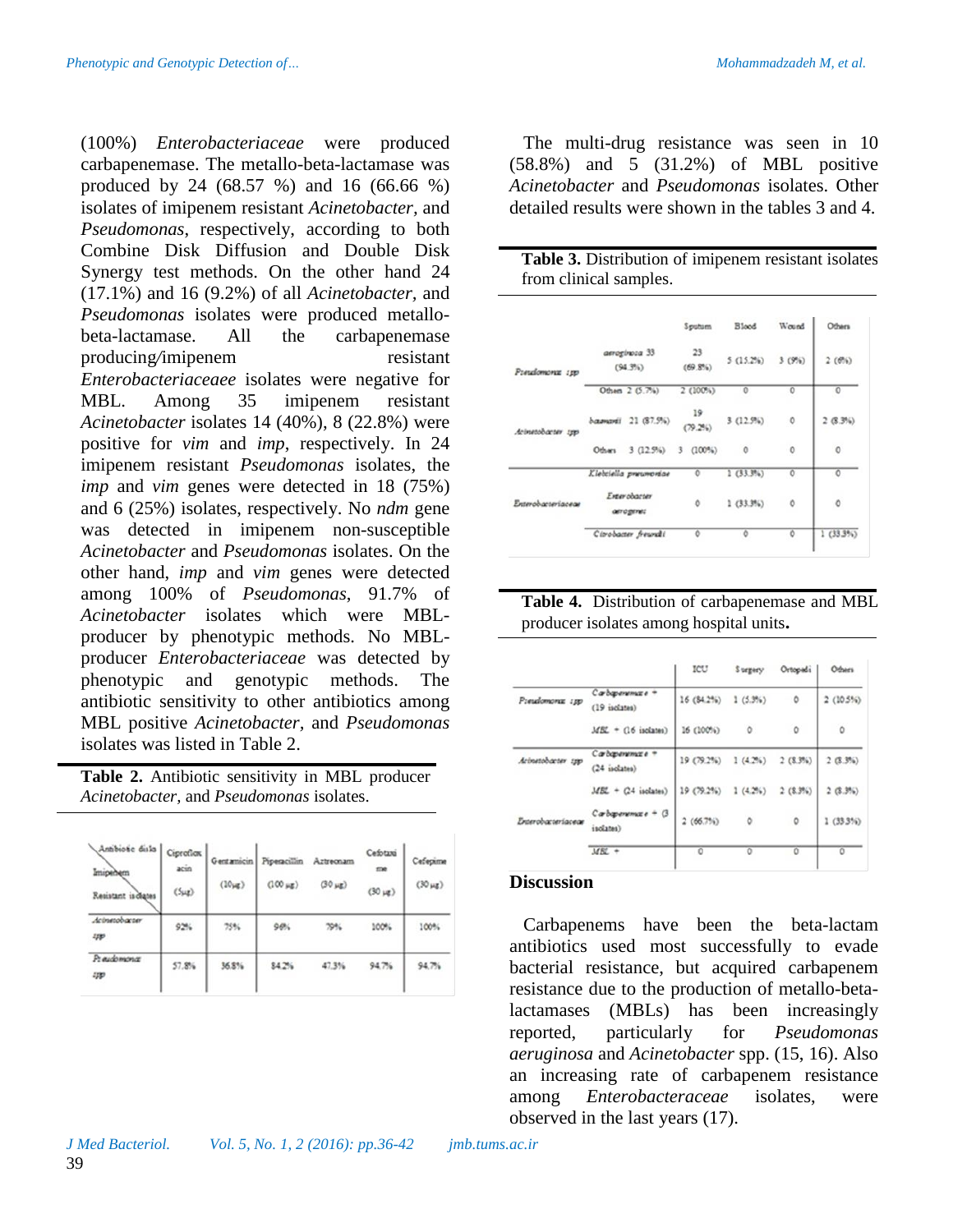This study showed that 17.1% (phenotype) and 15.7% (genotypes) and 9.2% (phenotypic and genotypic) among *Acinetobacter,* and *Pseudomonas* which were isolated from clinical samples from Tehran hospitals were produced the MBLs that suggests expanding the resistance to imipenem and other beta-lactam antibiotics in this region. Also, we showed that VIM and IMP are dominant MBLs in imipenem resistant *Acinetobacter*, and *Pseudomonas* isolates in our region.

 In Brazil in 2008 Carvalho et al by Combine Disk showed that 38.3% of *P. aeruginosa* isolates and 5.6% of *A. baumannii* isolates were positive for MBLs (18).

John et al in 2011 in India demonstrated that 99% of *Acinetobacter* isolates are resistant to the imipenem which 14.8% of the resistant isolates were produced MBLs, While 27.7% of imipenem-resistant *Pseudomonas* isolates were MBL positive  $(19)$ .

 The MBL producing *Acinetobacter baumannii* isolates phenotypically determined by Double Disk Synergy Test (DDST) and E-test method by Gholamine et al in 2008 in the west of Iran. They reported that 82% of isolates were produced MBLs (20).

 The MBLs in imipenem resistant *P. aeruginosa* isolates were tested by Khosravi et al in 2012 in Malaysia using double-disk synergy test (DDST), combined disk test (CDT), and imipenem/imipenem-inhibitor (IP/IPI) E-test and PCR and were concluded that phenotypic methods have specificities as similar to that of PCR (21).

 Wadekar et al in 2013 determined MBL producers *Enterobacteriaceae* in 18% of *E. coli*, *Klebsiella* spp., *Enterobacter* spp. and *Citrobacter* spp. isolates from clinical samples in India by combined disc diffusion test (22).

 The results of current and reviewed studies showed a significant increasing in MBL related resistance in various regions, especially in our region that indicate an increasing number of nosocomial infections associated with multidrugresistant gram negative bacteria leading to difficulties in antibiotic therapy.

 A few studies compared two phenotypic and genotypic methods (21, 23). The results of these studies suggested that phenotypic tests have enough sensitivity to detect MBL producing isolates. In the current study, we used CDT and DDST after primary screening Hodge test for differentiation non-MBL carbapenemase producing isolates from MBL producers. Our results showed similar sensitivity of CDT and DDST while other studies (21, 23) indicated that DDST is a more sensitive method for this aim. All phenotypic MBL-positive isolates in our study showed positive PCR results which confirm the reliability of phenotypic methods for detection of MBL-producer gram negative bacteria. The phenotypic tests have an advantage in comparison with molecular methods which these tests distinguish all types of MBLs while PCR needs to detect all MBL-encoding genes using specific primers which are not cost and time consuming for routine laboratories.

# **Conclusion**

According to simplicity and sensitivity of phenotypic methods for distinguishing MBLs and carbapenemases, using these methods can be very helpful for hospital laboratories to control of serious nosocomial infections and management of antibiotic therapy specially, for MDR isolates.

### **Acknowledgements**

 Special thanks to Research Vice-Chancellor of Karaj Azad University, for supporting this study.

### **Conflict of interests**

The authors report no conflicts of interest.

### **Financial disclosure**

The authors declared no financial disclosures.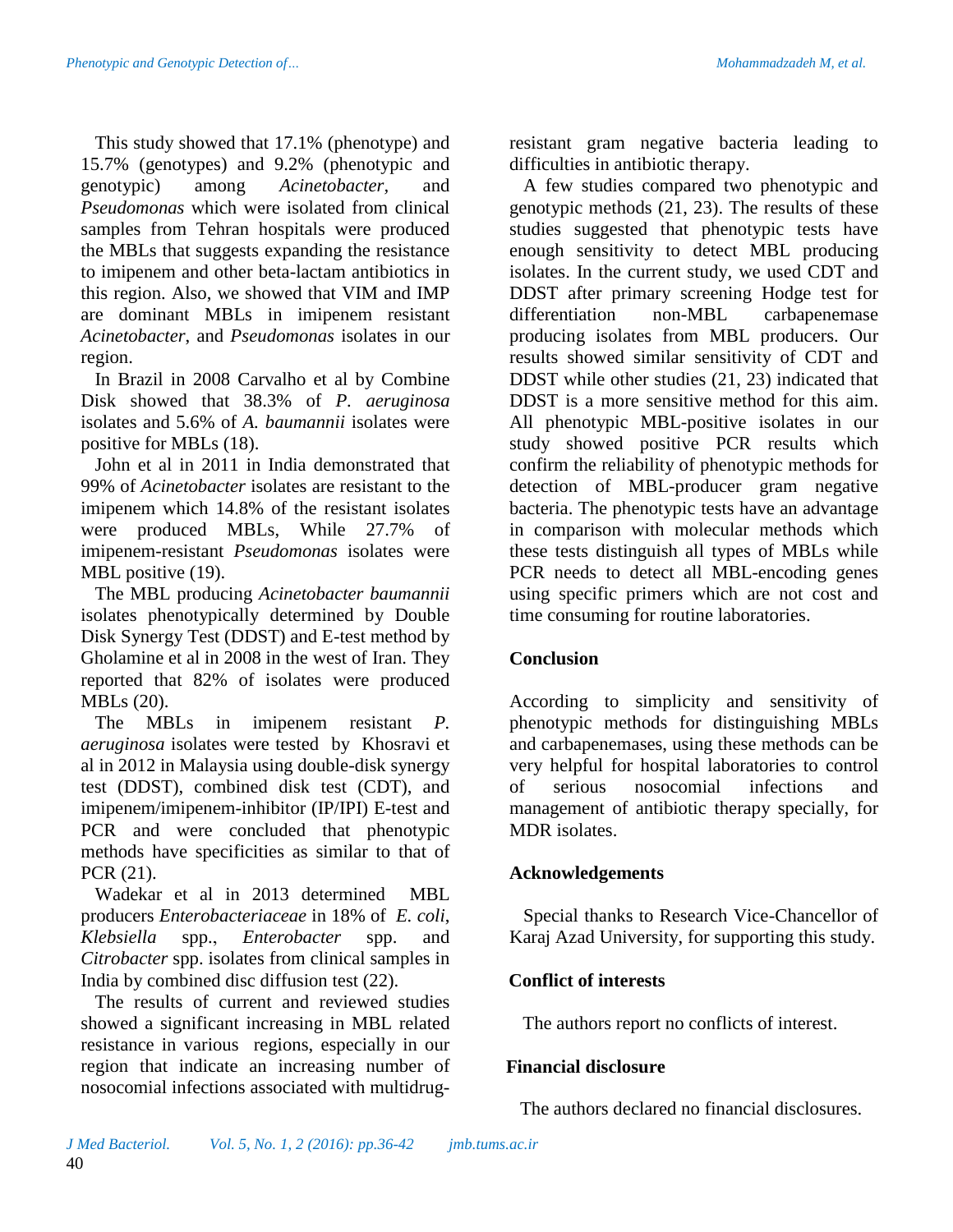# **References**

- 1. Papp-Wallace KM, Endimiani A, Taracila MA, et al. Carbapenems: past, present, and future. *Antimicrob Agents Chemother* 2011; **55**: 4943–4960.
- 2. Nukaga M, Bethel CR, Thomson JM, et al. Inhibition of class A β-lactamases by carbapenems: Crystallographic observation of two conformations of meropenem in SHV-1. *J Amer Chem Soc* 2008; **130**: 12656–12662.
- 3. Tremblay LW, Fan F, Blanchard JS. Biochemical and structural characterization of *Mycobacterium tuberculosis* β-lactamase with the carbapenems ertapenem and doripenem. *Biochemistry* 2010; **49**: 3766–3773.
- 4. Hakenbeck R, Bruckner R, Denapaite D, et al. Molecular mechanisms of β-lactam resistance in *Streptococcus pneumoniae*. *Future Microbiol* 2012; **7**: 395–410.
- 5. Fuda C, Surorov M, Vakulenko SB, et al. The basis for resistance to β-lactam antibiotics by penicillin-binding protein 2a of methicillin-resistant *Staphylococcus aureus*. *J Biol Chem* 2004; **279**: 40802– 40806.
- 6. Queenan AM, Bush K. Carbapenemases: the versatile beta-lactamases. *Clin Microbiol Rev* 2007; **20**: 440.
- 7. Paterson DL, Doi Y. A step closer to extreme drug resistance (XDR) in gramnegative bacilli. *Clin Infect Dis* 2007; **45**: 1179.
- 8. Shibata N, Doi Y, Yamane K, et al. PCR typing of genetic determinants for metallo-beta-lactamases and integrases carried by gram-negative bacteria isolated in Japan, with focus on the class 3 integron. *J Clin Microbiol* 2003; **41**: 5407.
- 9. Zarrilli R, Giannouli M, Tomasone F, et

al. Carbapenem resistance in *Acinetobacter baumannii*: the molecular epidemic features of an emerging problem in health care facilities. *J Infect Dev Ctries* 2009; **3**(5): 335-341.

- 10. Mittal V, Haider F. Prevalence of Metallo beta lactamase producing *pseudomonas aeruginosa* in hospitalized patients. *Int J Cur Res Rev* 2014; **6**(24): 48-53.
- 11. Hrabak J, Chudackov E, Papagiannitsis CC. Detection of carbapenemases in *Enterobacteriaceae*: a challenge for diagnostic microbiological laboratories. *Clin Microbiol Infect* 2014; **20**: 839–853.
- 12. Mohammadzadeh M, Goudarzi H, Dabiri H, et al. Distribution of Enterotoxigenic *Escherichia coli* among *E.coli* isolates from diarrheal samples referred to educational hospitals in Tehran-Iran. *Novelty in Biomedicine* 2015; **3**: 144-147.
- 13. Fallah F, Shams Borhan R, Hashemi A. Detection of *bla* (IMP) and *bla* (VIM) metallo-β-lactamases genes among *Pseudomonas aeruginosa* strains. *Int J Burn Trauma* 2013; **3**(2): 122-124.
- 14. Shenoy KA, Jyothi EK, Ravikumar R. Phenotypic identification & molecular detection of *bla ndm-1* gene in multidrug resistant Gram-negative bacilli in a tertiary care centre. *Indian J Med Res* 2014; **139**(4): 625–631.
- 15. Mittal V, Haider F. Prevalence of metallobeta-lactamase producing *pseudomonas aeruginosa* in hospitalized patients. *Int J Cur Res Rev* 2014; **6**(24): 48-53.
- 16. Zarrilli R, Giannouli M, Tomasone F, et al. Carbapenem resistance in *Acinetobacter baumannii*: the molecular epidemic features of an emerging problem in health care facilities. *J Infect Dev Ctries* 2009; **3**(5):335-341.
- 17. Hrabak J, Chudackova E, Papagiannitsis